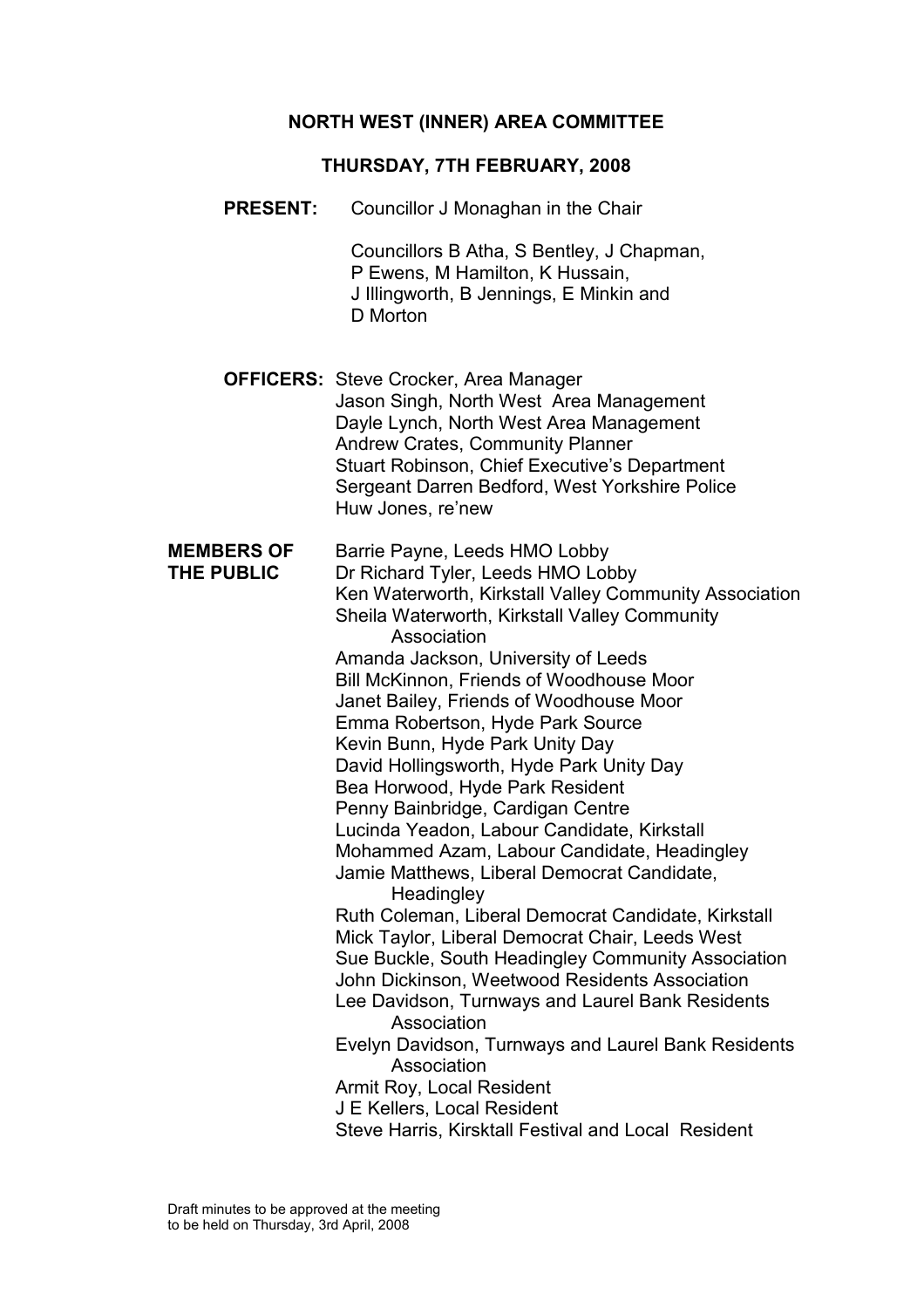## 76 Chair's Opening Remarks

The Chair welcomed everyone to the February meeting of the North West (Inner) Area Committee held at Milford Sports Club, Beecroft Street, Leeds 5.

He informed the meeting that Christine Addison had been appointed to the post of Head of City Projects and following a restructuring exercise, Steve Crocker had been appointed to the post of Area Manager for North West and West Leeds.

The Chair, on behalf of the Area Committee, conveyed his thanks to Christine Addison for her valuable contribution to the area.

The Chair also referred to the recent promotion of Richard Coldwell, West Yorkshire Police and as a result David Bugg and Ian Croft had been appointed as North West Inner Area Inspectors. At the request of the Chair, Sergeant Darren Bedford outlined the new policing arrangements from 3rd March 2008.

The Chair, on behalf of the Area Committee, conveyed his thanks to Richard Coldwell for his work in the area.

### 77 Declarations of Interest

The following personal declarations were reported:-

- Councillor J Monaghan in his capacity as Friends of Hyde Park Picture House (Agenda Item 8) (Minute 82 refers)
- Councillor E Minkin in her capacity as Friends of Hyde Park Picture House (Agenda Item 8) (Minute 82 refers)
- Councillor B P Atha in his capacity as Friends of Hyde Park Picture House (Agenda Item 8) (Minute 82 refers)
- Councillor J Illingworth in his capacity as a cyclist and user of the A660 (Agenda Item 8) (Minute 82 refers)

### 78 Open Forum

In accordance with paragraphs 6.24 and 6.25 of the Area Committee Procedure Rules, the Chair allowed members of the public to make representations or ask questions on matters within the terms of reference of the Area Committee.

In summary the following issues were raised at the meeting:-

• Designated Public Places Orders Janet Bailey, Friends of Woodhouse Moor raised her concerns about the Designated Public Places Orders currently in place within the City of Leeds and questioned their validity in relation to the illegal consumption of alcohol.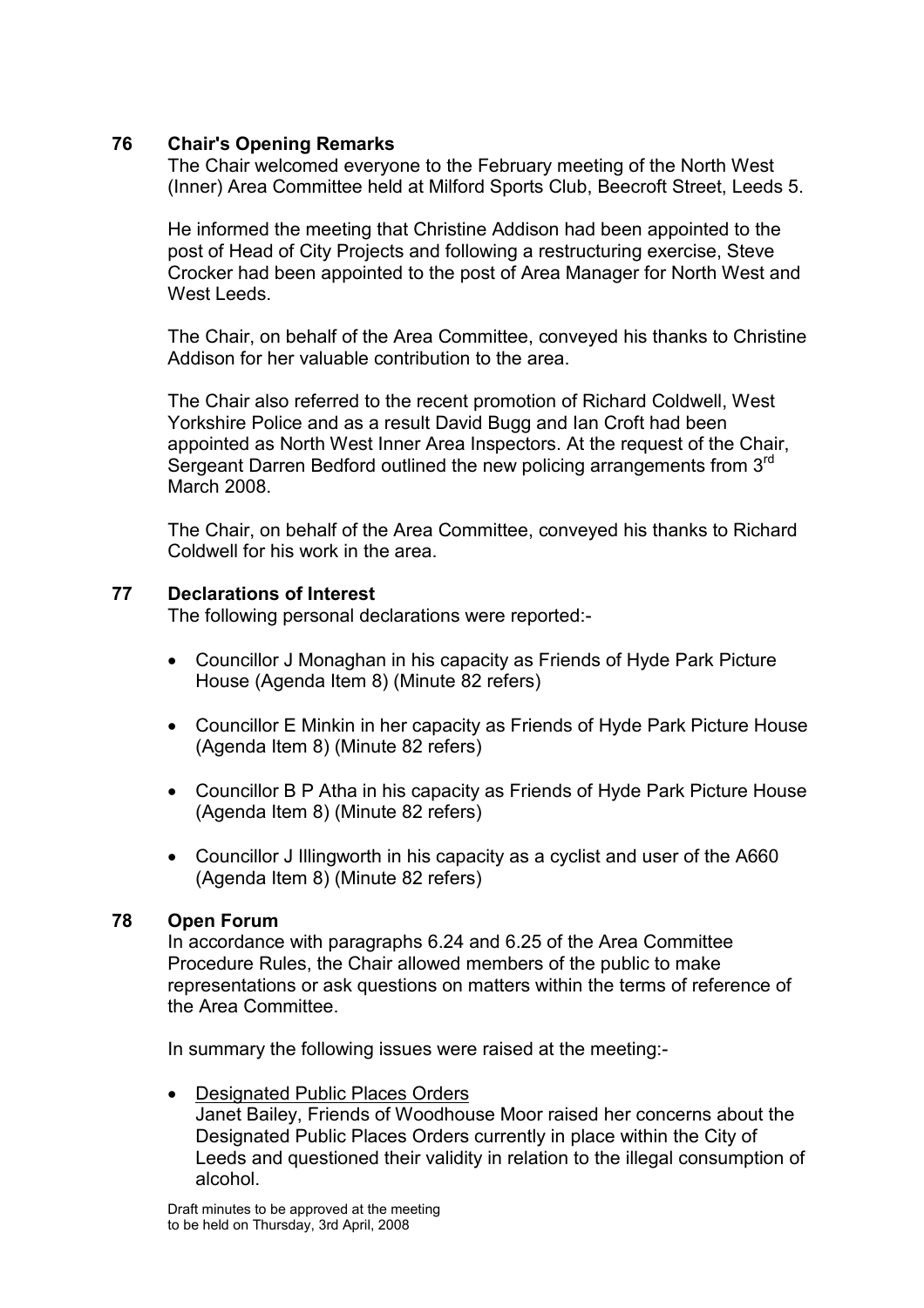Following a brief discussion, the Chair agreed to send a letter to the appropriate Scrutiny Board requesting an inquiry into this issue.

• HMO Campaign

Dr Richard Tyler, Leeds HMO Lobby raised the following three issues:-

- that Leeds HMO Lobby was pleased that the Area Committee's initiative to lobby the Government for a change to the legislation on HMOs had been pursued by the Council
- sought Ward Member representation at the Councillors Campaign for Balanced Communities in Nottingham on 13<sup>th</sup> March 2008
- put forward a proposal that the 'Area Committee requests a meeting to be sought with Iain Wright, Planning Minister and a delegation of local MP's, Councillors from the NW (Inner) Area Committee, the City's Chief Planning Officer and community representatives to lobby for a change to the Use Classes Order '

Following a brief discussion, the Area Committee agreed to the delegation proposal and requested the Chair to write to the Chief Planning Officer on the above lines.

• Alders / BHS Appeal

Councillor J Illingworth made reference to the above issue and put forward the following proposal for the Area Committee to consider:-

"That North West (Inner) Area Committee urges the Planning Inspector to have regard to the Council and government policies and to consider first the convenience and safety of pedestrians, then public transport users and cyclists. It was not the policy of either organisation to secure ever increasing numbers of private cars".

Following discussion, the Area Committee agreed to the above proposal and requested the Chair to write to the Planning Inspector.

Street Lighting in Hyde Park

Sue Buckle, South Headingley Community Organisation commented on the fact that the street lighting replacement scheme had begun to carryout some work in the area and that lights were being moved with no local consultation having taken place. Also that the works were causing a nuisance as old lights were being left propped against walls and pavements were being blocked off.

Following a brief discussion, it was agreed to discuss this matter at the next Streetscene Sub Group.

(Councillor B Jennings joined the meeting at 7.15 pm during discussions on the item relating to Alders/BHS appeal)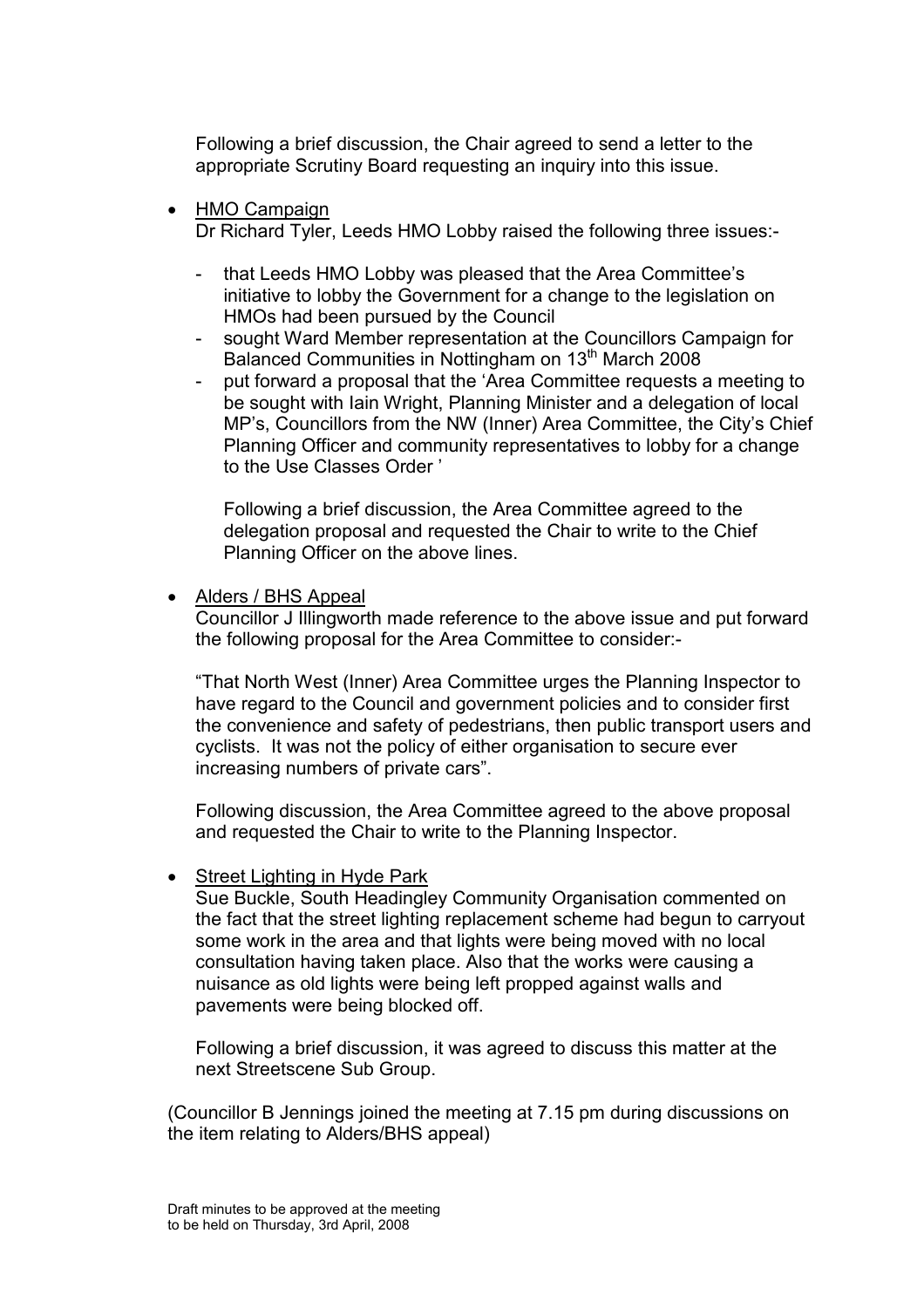# 79 Apologies for Absence

A number of apologies received from members of the public were read out at the meeting.

#### 80 Minutes of the Previous Meetings RESOLVED –

- (a) That the minutes of the meetings held on 13<sup>th</sup> December 2007 and 17<sup>th</sup> January 2008 be approved as a correct record.
- (b) That the update on matters arising from the previous meetings be noted.

### 81 Matters Arising from the Minutes

(a) Forum and Sub Group Update Report (Minute 58 refers) Councillor E Minkin referred to the Area Committee Sub Groups and requested that, in future, a list of forthcoming meeting dates should be included within the committee papers for the benefit of Members of the Committee.

 Dayle Lynch, North West Area Management responded and agreed to implement this request.

(b) Quarter Two Well-Being Monitoring Report (Minute 60 refers) Councillor E Minkin informed the meeting that Hawksworth Wood Community Association had still not received their green bin as they had been informed by the Cleansing Section that there was a six week delivery period.

Dayle Lynch, North West Area Management agreed to look into this.

#### (c) Area Manager's Report (Minute 63 refers)

 Sue Buckle, South Headingley Community Association informed the meeting that there would be a residents meeting on  $20<sup>th</sup>$  February 2008 at Brudenell Primary school to discuss the community space provision at Royal Park Primary School.

(d) Ralph Thoresby High School and Tinshill Recreation Ground (Minute 66 refers)

 Councillor E Minkin referred to the above issue and sought clarification as to whether resolution (c) had been conveyed to Jean Dent, Director of City Development.

 Dayle Lynch, North West Area Management responded and confirmed that correspondence had been sent to the Director of City Development.

 Following discussions, Dayle Lynch agreed to email a copy of the response to Members of the Area Committee for their retention.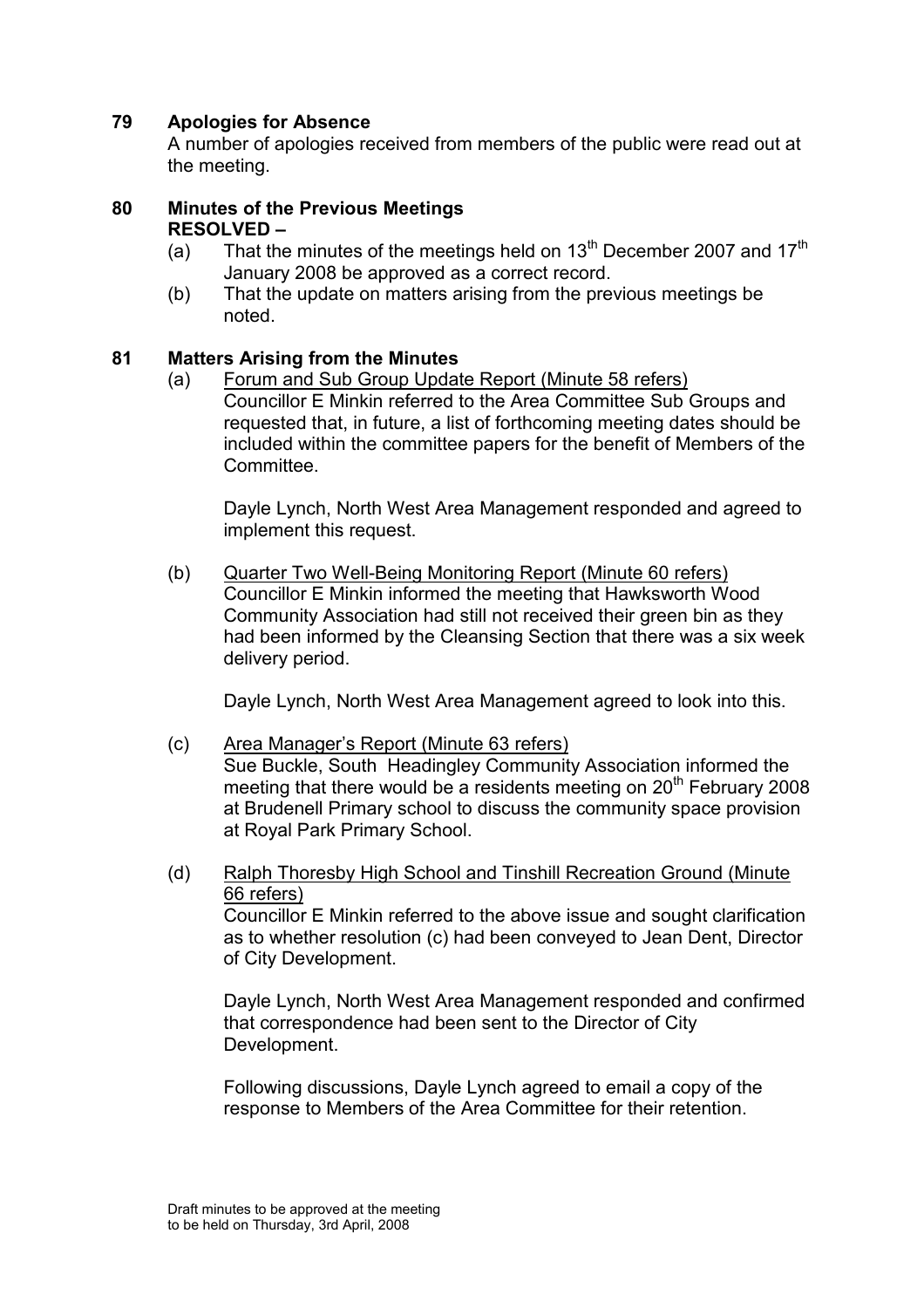# 82 Well-being Report

Referring to Minute 59 of the meeting held on 13<sup>th</sup> December 2007, the Director of Environment and Neighbourhoods submitted a report on the Well-Being budget.

The following documents were appended to the report for the information/ comment of the meeting:-

- (a) Breakdown of revenue spend by theme 2007/08 (Appendix 1 refers)
- (b) Breakdown of capital spend by theme 2007/08 (Appendix 2 refers)

Dayle Lynch, North West Area Management presented the report and responded to Members' queries and comments.

Detailed discussion ensued on the contents of the report and appendices.

In summary, specific reference was made to the following issues:-

- West Yorkshire Trading Standards/Enforcement Project the need for the Community Safety sub-group to consider further funding in terms of indentifying their future priorities
- Highways/Woodsley Road Environmental Improvements Project– the need for a meeting with senior City Development officers to discuss further mainstream funding opportunities to develop the area to it's full potential
- Parks and Countryside/Becketts Park Play Area Project the need for North West Area Management to investigate Section 106 spend in relation to Phase 1 of the Filter Beds development
- Sandy Lane Footpath Project (2007/08) clarification on progress made with regard to the creation order previously funded by the Area **Committee**
- the need for Highways/Streetscene Services to be informed that it was this Committee's policy that any funding given towards replacement of traditional stone paving must be only carried out in locations outside a Conservation area

### RESOLVED –

- (a) That the contents of the report and appendices be noted.
- (b) That this Committee notes those 'in-principle' decisions totalling £19,000 to fund projects in the financial year 2008/9 as outlined in Section 3.2 of the report.
- (c) That approval be given to fund those posts or projects to which no formal ongoing commitment had been made as outlined in Section 3.3 of the report.
- (d) That the revenue projects as detailed in Section 4.1 of the report be dealt with as follows:-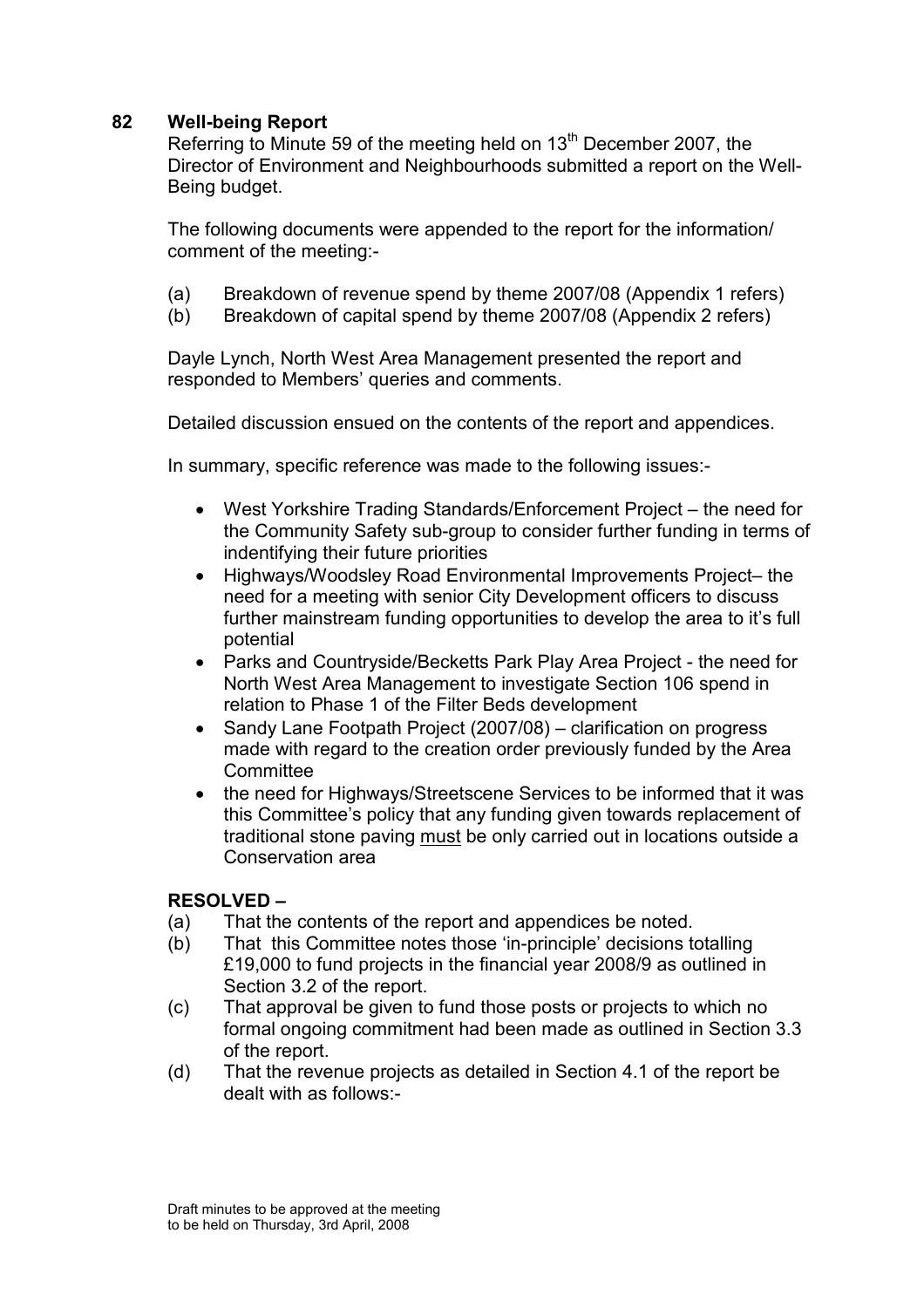| <b>Project</b> |                                                    | <b>Delivery Organisation</b>                    | Decision                                               |
|----------------|----------------------------------------------------|-------------------------------------------------|--------------------------------------------------------|
|                | <b>Hyde Park Festive</b><br>Lights                 | Leeds Lights                                    | Agreed £11,100                                         |
|                | Community<br>Website                               | North Hyde Park<br>Neighbourhood<br>Association | Refused                                                |
|                | <b>Hyde Park Unity</b><br>Day                      | <b>Hyde Park Unity Day</b><br>Committee         | Agreed £5,000 for<br>the next three years              |
|                | <b>Kirkstall Festival</b><br>2008                  | <b>Kirkstall Festival</b><br>Committee          | Agreed £5,000 for<br>the next three<br>years           |
|                | Seagulls<br>Community<br>Repaint                   | Seagulls                                        | Agreed £11,000                                         |
|                | <b>Burley Networking</b><br>Together               | <b>Novas Scarman Trust</b>                      | Withdrawn at the<br>request of the<br>organisation     |
|                | <b>Design Statements</b>                           | <b>Planning Sub Group</b>                       | Agreed £15,000 as<br>a central pot                     |
|                | A660 Cycle Lane<br><b>Feasibility (Phase</b><br>2) | Leeds Cycling Action<br>Group                   | Agreed £3,877                                          |
|                | Art house films at<br><b>Hyde Park</b>             | <b>Hyde Park Picture</b><br>House               | Agreed £6,000 for<br>2008/09 and<br>£4,000 for 2009/10 |
|                | <b>Parish Hall</b><br>Upgrade                      | <b>Wrangthorn Church</b>                        | Agreed £5,000                                          |
|                | Rosebank<br><b>Millennium Green</b><br>Trust       | Rosebank Millennium<br><b>Green Trust</b>       | Agreed £5,000                                          |
|                | <b>Bin Yard Project</b>                            | <b>Hyde Park Source</b>                         | Agreed £6,000                                          |
|                | <b>Woodhouse Ridge</b><br>Maintenance              | <b>Woodhouse Ridge</b><br><b>Action Group</b>   | Agreed £7,500 for<br>2008/09 and<br>£7,500 for 2009/10 |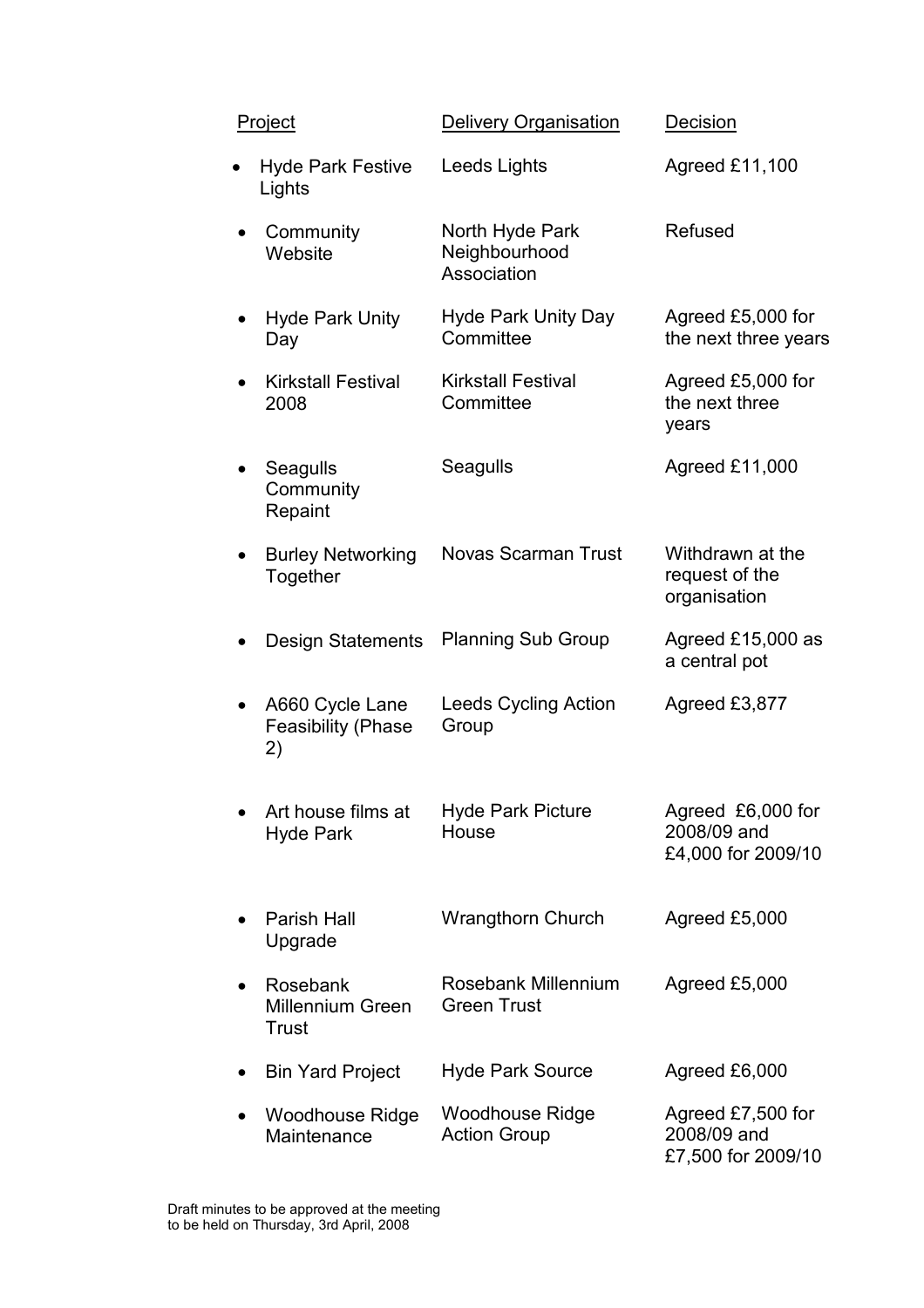| • Enforcement | West Yorkshire Trading | Agreed £2,000 |
|---------------|------------------------|---------------|
| Project       | Standards              |               |

(e) That the capital projects as detailed in Section 5.4.1 of the report be dealt with as follows:-

| Project |                                                                                | <b>Delivery Organisation</b>              | Decision                                                                                                      |
|---------|--------------------------------------------------------------------------------|-------------------------------------------|---------------------------------------------------------------------------------------------------------------|
|         | Al-Haqq<br>Supplementary<br>School-<br>Refurbishment and<br><b>Alterations</b> | Al-Hagg Education Trust                   | Refused                                                                                                       |
|         | <b>Woodsley Road</b><br>Environmental<br>Improvements                          | Highways                                  | £40,000<br>Agreed                                                                                             |
|         | <b>Festival Light</b><br><b>Design Project</b>                                 | Leeds Lights                              | Agreed $£3,100$                                                                                               |
|         | <b>Access Ramp</b>                                                             | <b>Hyde Park Picture</b><br>House         | Agreed £5,000<br>(£2,500 Headingley<br>and £2,500 central<br>budget)                                          |
|         | <b>Becketts Park Play</b><br>Area                                              | Parks and Countryside                     | Agreed in principle,<br>pending Ward<br>Member discussion<br>and consideration<br>to any capital<br>overspend |
|         | Spen Road/North<br><b>Parade Railings</b>                                      | <b>West Park Residents</b><br>Association | Agreed £3,135                                                                                                 |
|         | Replacement<br>Yorkshire Stone<br>Paving                                       | Streetscene Sub-Group                     | Agreed £10,000<br>central budget                                                                              |
|         | Grass Verge and<br>Pathway<br>Improvements<br>Fund                             | <b>Streetscene Sub-Group</b>              | Agreed £10,000<br>central budget                                                                              |

(f) That a report on city-wide Section 106 monies be submitted to a future Area Committee for consideration.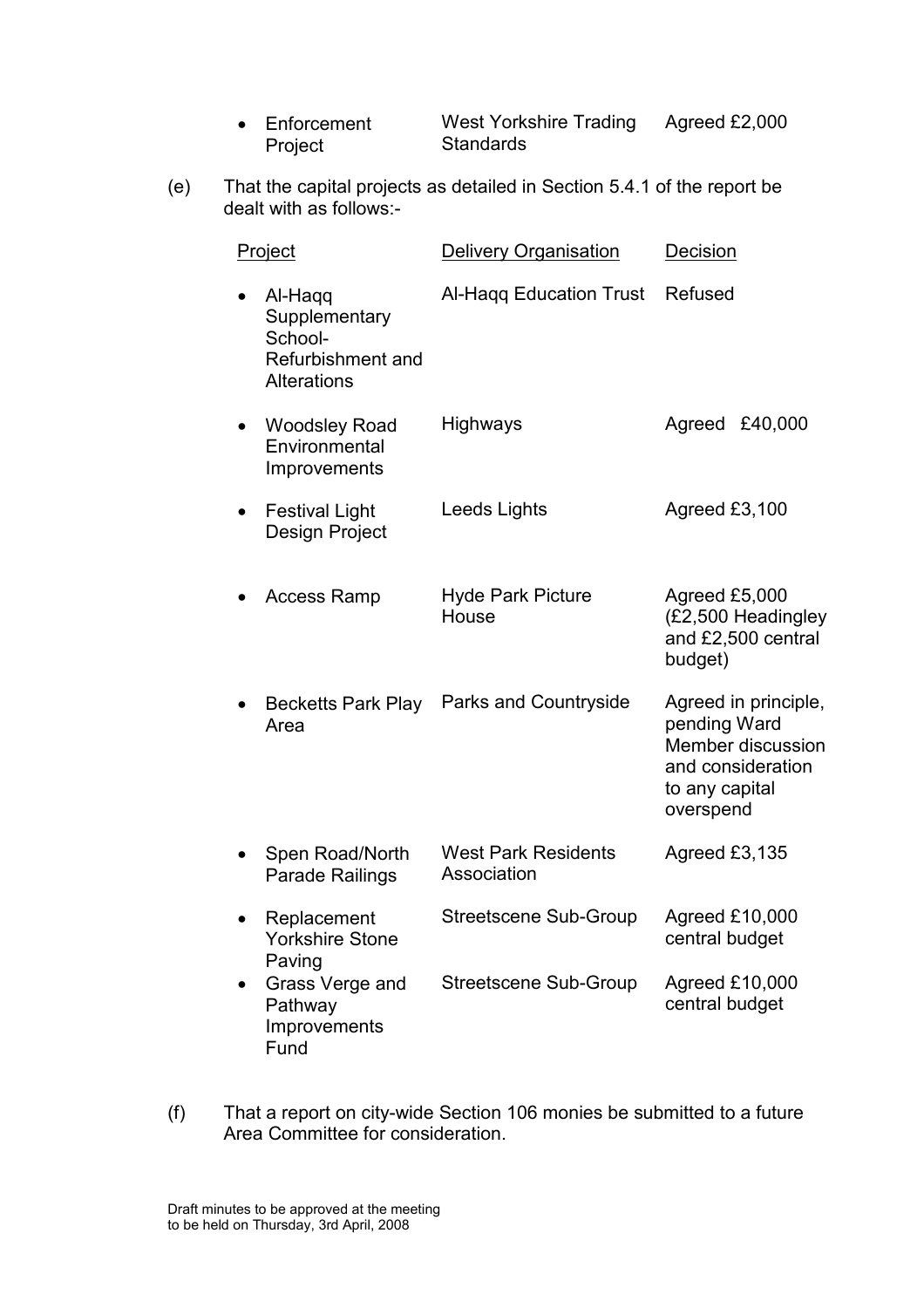(Councillor K Hussain joined the meeting at 7.30 pm prior to discussion of the above item)

(Councillor D Morton joined the meeting at 7.35 pm during discussions of the Community Website project)

### 83 Forum and Sub Group Update Report

The Director of Environment and Neighbourhoods submitted a report providing Members with full minutes and key messages from ward forums and sub groups that have taken place since the last Area Committee meeting.

Detailed discussion ensued on the contents of the report and appendices.

In summary, specific reference was made to the following key issues:-

- the excellent work undertaken by North West Area Management in relation to a recent clean up campaign
- the service model in relation to the city's Graffiti Strategy and how it allows for the issue to be tackled effectively

### RESOLVED -

- (a) That the contents of the report and appendices be noted.
- (b) That this Committee agrees to the request from the Planning Sub Group to give support in asserting the importance of sustainable transport modes, other than the private car.

#### 84 Area Manager's Report

The Director of Environment and Neighbourhoods submitted a report from the North West Area Manager providing Members with information about issues which were not addressed elsewhere on the agenda.

The report provided an update on Little London; Headingley Town and District Centre Scheme; Royal Park Primary School; Headingley Primary School;Hyde Park DPPO and Kirkstall District Centre.

The Chair officially welcomed Steve Crocker, the newly appointed Area Manager, to the meeting and invited him to comment on his future aims and priorities facing the North West (Inner) Area Committee.

Jason Singh, North West Area Management presented the report and responded to Members' queries and comments.

Detailed discussion ensued on the contents of the report.

In summary, specific reference was made to the following key issues:-

- DPPOs the need to consult with the Chief Officer (Legal, Licensing and Registration) with regards to the wording contained within DPPO legal notices
- Kirkstall District Centre current developments/opportunities

Draft minutes to be approved at the meeting to be held on Thursday, 3rd April, 2008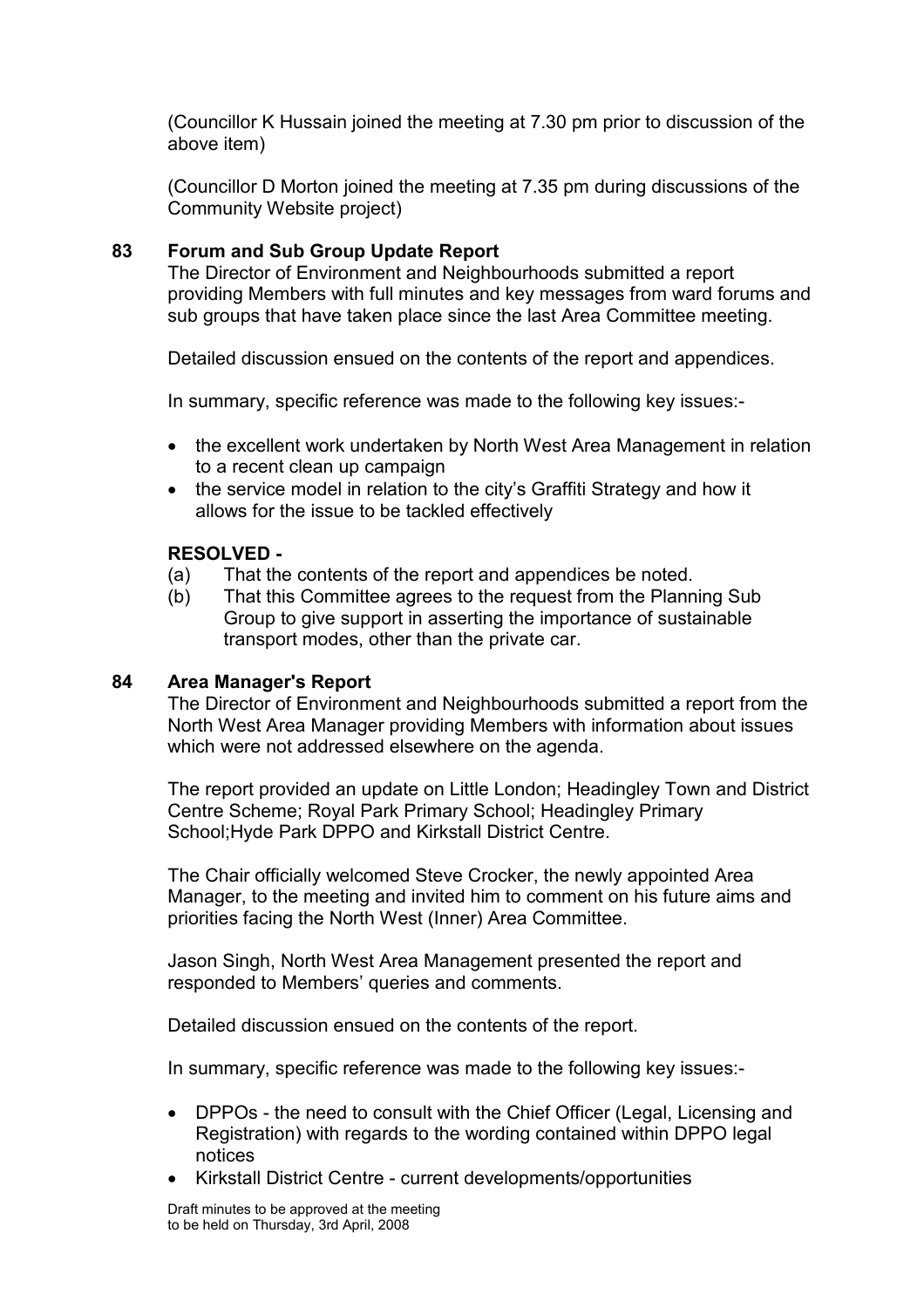RESOLVED – That the contents of the report and the updates provided be noted.

## 85 Shared Housing Action Plan for 2008

The Director of Environment and Neighbourhoods submitted a report on the Shared Housing Action Plan for 2008.

Appended to the report were copies of the following documents for the information/comment of the meeting:-

- (a) 2008 Shared Housing Action Plan produced by the Shared Housing Group (Appendix 1 refers)
- (b) A map of the Area of Housing Mix (AoHM) (Appendix 2 refers)

At the request of the Chair, representatives from the Shared Housing Group were invited to comment on the key issues contained in the report.

RESOLVED – That the contents of the report and appendices be noted and welcomed.

#### 86 Housing Strategy Report

The Director of Environment and Neighbourhoods submitted a report advising Members on the progress in formulating a housing strategy and the timetable for finalising the strategy and an accompanying plan.

Appended to the report was a copy of a document entitled "Housing Strategy for the Area of Housing Mix (Framework) for the information/ comment of the meeting.

At the request of the Chair, Huw Jones from re'new was invited to highlight the key issues contained in the report.

Detailed discussion ensued on the contents of the report and appendices.

In summary, specific reference was made to the following key issues:-

- the need to maintain recreational land for children's play
- the need for a paper on HMO licensing to be prepared for future discussion by the Area Committee
- the need to apply for additional powers and to tackle landlords
- the need for planning guidance on affordable homes and for the Council to lobby government
- the need to focus on discretionary licenses

### RESOLVED –

- (a) That the contents of the report and appendices be noted and welcomed.
- (b) That a report on HMO licensing be submitted to a future Area Committee for discussion.

Draft minutes to be approved at the meeting to be held on Thursday, 3rd April, 2008